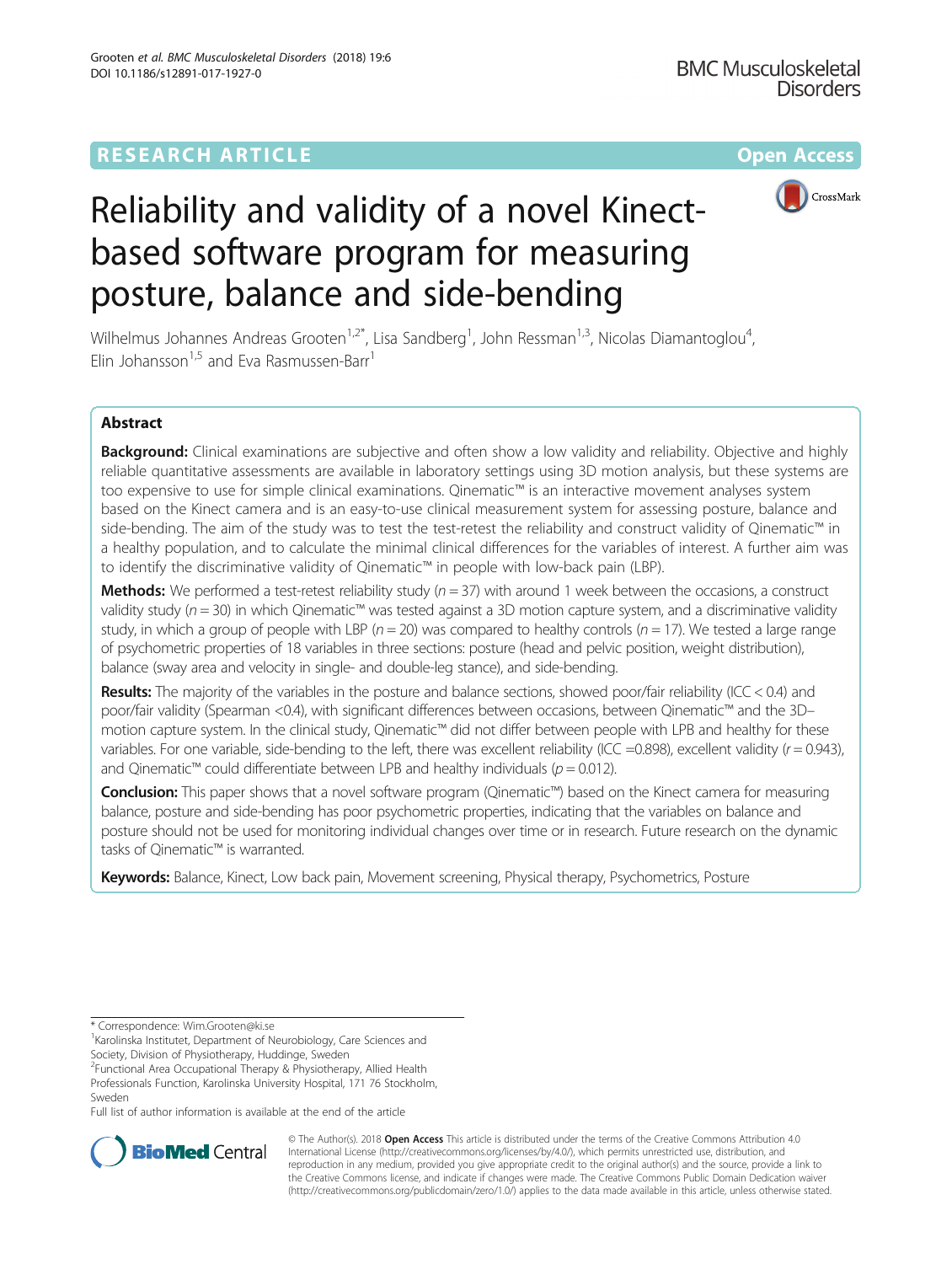# Background

Visual observation is one of the most common tools used in the clinical examination of a patient and on a routine basis, clinicians observe and assess patients' posture visually [[1](#page-11-0)]. Visual observations are also used to examine the patients' balance and active movements. Visual observations of balance and active movements are challenging, since these movements are fast and, in order to analyse posture, the therapist needs to observe the patient from different directions at the same time. Hence, these clinical examinations are highly subjective and often show a low validity and reliability [[2](#page-11-0)–[4\]](#page-11-0). Instead of these subjective analyses, objective and highly reliable quantitative assessments are obtainable in laboratory settings using 3D motion analysis and force plates [\[2](#page-11-0)]. However, 3D systems are too expensive for the observation of simple functional movements. Thus, there is a need to develop simpler yet more objective ways of assessing posture and balance in the clinic [[2\]](#page-11-0).

Microsoft released Kinect for Xbox 360 as a game controller in which a subject interacts with their console or computer by means of body movements. This lowcost sensor is able to track the contours of the human body in 3D, and has been used in motion capture analysis in clinical settings [[5](#page-11-0)–[7\]](#page-11-0) together with a software program that enables the calculation the centre of mass (CoM) of the body. By projecting the CoM to the floor (base of support), the position, displacement, velocity and acceleration of the centre of pressure (CoP) can be calculated and is sometimes used as an estimation of postural control [[8\]](#page-12-0). Using this camera together with a refined software program (Quickposture™), an interactive movement analysis system "Qinematic™" was developed to bridge the gap between subjective clinical examinations and objective advanced whole body motion ana-lysis [\[9](#page-12-0)]. Qinematic<sup>™</sup> seems to have the potential to play an important role in clinical assessment of movements and movement screening, and has been employed during recent years in different projects in sports and rehabilitation clinics in several countries in Europe, and in Australia. Before this novel measurement system can be implemented in modern physical therapy or other disciplines, the specific psychometric characteristics of the test situation should be established; i.e. the reliability and validity of Qinematic™ [\[10\]](#page-12-0). Reliability is defined as "the degree to which the measurement is free from measurement error" [[11](#page-12-0)] and, in general, two factors affect test-retest reliability: 1) the variability of the person performing the movements and 2) the variation of the measuring device/observer. Validity is defined by the COSMIN panel as "the degree to which an instrument truly measures the construct(s) it purports to measure" [\[11\]](#page-12-0). There are different types of validity that should be distinguished; e.g. face validity, content validity, criterion validity, construct validity and discriminative validity. The purpose was to establish the test-retest reliability (absolute and relative) and construct validity of Qinematic™ for assessing balance, posture, and side-bending capacity in a healthy population. A further aim was to identify the discriminative validity of Qinematic™ in a setting of people with chronic LBP.

# Methods

# Design

This paper presents data from three different observational studies: (i) A test-retest reliability study of Qinematic™, in which the subjects performed one session of Qinematic<sup>™</sup> on two occasions with approximately one week between the occasions; (ii) A construct validity study, based on three consecutive sessions of Qinematic™ simultaneously recorded with two systems: Qinematic™ and a motion caption system (BTS-Elite system) including one Kistler force plate. These two studies are clustered together and called the "laboratory-based studies"; (iii) A discriminative validity study, called "the clinical study", in which Qinematic™ was used in a back clinic in which LBP patients were compared to healthy controls.

#### Subjects

In the laboratory-based studies, we recruited 67 subjects (41 females, 26 males) in which 37 subjects were included in the reliability study (27 females, 10 males), and 30 subjects (14 females, 16 males) were included in the construct validity study. These were recruited through contacts and posters at Karolinska Institutet and Södertörns högskola in Flemingsberg, Stockholm. Subjects were included who were able to communicate in Swedish or English and were able to see, hear and understand the instructions from the computer screen. In the reliability study, the mean age was 34 years (SD = 12), mean weight and height was 70 kg  $(SD = 17)$  and 173 cm  $(SD = 7)$ , respectively. In the construct validity study, the mean age was  $42$  years  $(SD = 14)$ and mean body weight and height were  $75 \text{ kg (SD = 12.1)}$ and 173 cm  $(SD = 7.2)$ , respectively. A minority of the group had experienced pain during the previous week: 37% in the reliability and 27% in the construct validity study, while the majority of the group (58% and 81%, respectively) classified themselves as taking regular exercise, i.e. were physically active as defined as at least 30 min of physical activity/day five times per week. A written consent to agree to participate in the studies was obtained for all individual subjects. For those subjects below the age of 16, a written consent was obtained from their parents.

In the clinical study, a convenience sample of 20 patients (7 females, 14 males) with chronic LBP for at least 3 months was recruited from a physiotherapy clinic together with 17 healthy volunteers (9 females, 8 males). For both groups, the same inclusion criteria were used as in the laboratory-based study. To be included as a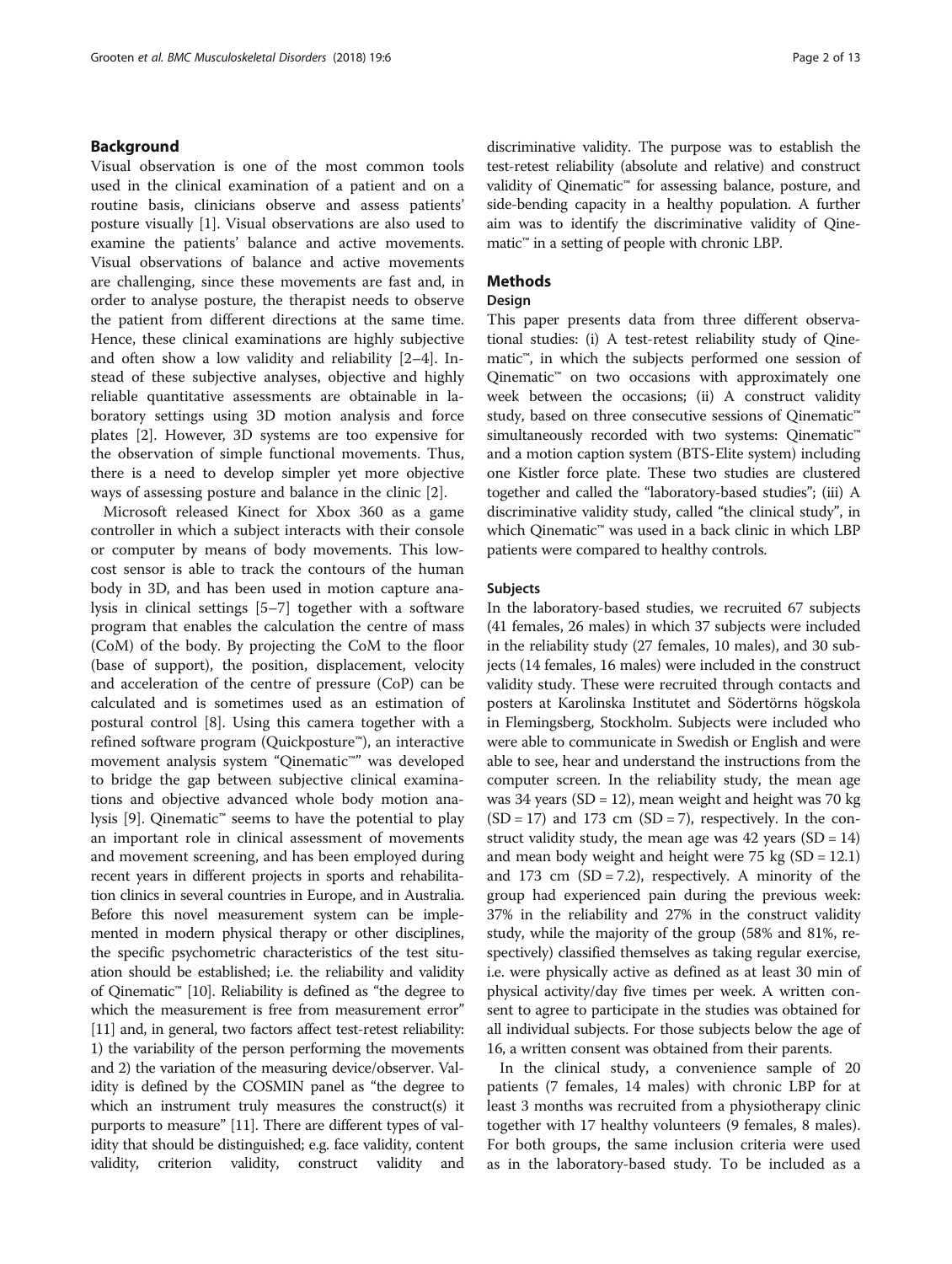patient in this study, the symptoms should originate from the lower back without any radiations in the lower extremity. Controls were recruited through contacts among staff at an orthopaedic clinic. Only subjects reporting no disabilities or pain in the back, legs or feet during the previous three months before the trial were included. All subjects included had to be able to communicate in Swedish or English, and had to be able to see and understand the instructions on the computer screen. The mean age of the group was 40 years in the LBP group  $(SD = 9.2)$  and 41 years in the control group  $(SD = 6.9)$ . The patients had a mean duration of pain of 2 years and rated their pain-related disability to 7.5 (mean) on the OSWESTRY scale.

# Qinematic™

The standard Qinematic™ movement screening test includes 7 different functional tasks and these were performed in the following order: #1. Standing with arms at the sides; instructions: "stand still", #2. Sidebending to the left and right side with arms at the sides and palms facing the screen with forearms externally rotated; instructions: "Stand on both legs. Bend to the side as far as possible without your fingers touching your thigh", #3. Two-leg squat with arms crossed over the chest; instructions: "bend your knees as if you are going to sit on a chair and get up again", #4. One-leg balance on right leg with arms crossed over the chest; instructions: "lift your left leg in front of you, stand still for five seconds", #5. Oneleg balance on the left leg with arms crossed over the chest; instructions: "lift your right leg straight in front of you and stand still for five seconds", #6. One-leg squat, right with arms crossed over the chest; instructions: "stand on your right leg and lift your left leg in front of you. Bend your right knee and rise up again", #7. One-leg squat, left with arms crossed over the chest; instructions: "stand on your left leg and lift your right leg in front of you. Bend your left knee and rise up again". These movements were grouped into four different sections: (A) Posture: movement #1, (B) Balance: Movements #1, 4 and 5; (C) Sidebending: #2, and (D) Movement Control: Movements #3, 6 and 7. Note: the psychometric properties for the section (D) movement control, will be published elsewhere, since the subjects included in the studies does not represent the population of interest (young healthy athletes with a risk for serious knee injuries; e.g. young female soccer players).

In Qinematic™, a subject is standing in front of the camera and follows oral and visual instructions to perform seven different functional movements. The subjects were standing in front of a computer screen (size 23 in.) about 3 m away from the screen, which was placed on a specially constructed cupboard in which also the Kinect camera was placed, around 82–86 cm from the floor. The subjects were informed of the test by instructions on a video clip and were subsequently told to perform the movement when ready by nodding their head. During the test, the information was given again, and they watched themselves on the screen as if in a mirror. If a movement was not conducted properly, due to a misunderstanding of the instructions, wrong positioning of the body parts or loss of balance, Qinematic<sup>™</sup> detected this as a "no-go", and the subject was asked to repeat this movement until it was performed acceptably. This procedure was repeated three times, and if Qinematic™ was still not satisfied with the performance, this movement was then recorded as a missing value. Subjects with missing values were omitted from the analyses.

## Procedures

Data for the laboratory-based studies was collected at the movement laboratory, division of physiotherapy, at the Karolinska Institutet in Stockholm during April/May 2016 for the construct validity study and during March/April 2017 for the reliability study. The subjects were dressed in shorts and singlet. The total time for each subject in the lab was  $2 \times 15$  min for the reliability study and between 30 and 45 min for the construct validity study. The subjects filled in a questionnaire regarding demographics and background data and gave their informed consent before the test situation. In the reliability study, each subject performed the movements once, but on two different occasions with 6–8 days in between (md 7 days). The subjects were asked to retain their normal levels of physical activity and to report any specific event that occurred during the week that could have an influence on the second test. In the construct validity study, small spherical reflective markers  $(1 \times 1 \text{ cm})$ were attached with sticky tape to various body parts. The markers on the lower extremity were divided into two halves, so as to minimize the interference with the Kinect camera. In the construct validity study, each subject performed the standard test three times (three trials) with a one-minute rest in between.

Data for the clinical study was collected at an orthopaedic clinic between February and April 2016. After filling in the background questionnaire and being given a clinical examination, the subjects were asked to change clothing into shorts and singlet and were then asked to perform the 7 Qinematic<sup>™</sup> movements. The total time for the data collection was approximately 15 min/subject. The subjects performed the Qinematic™ test only once and received feed-back on the results directly after that.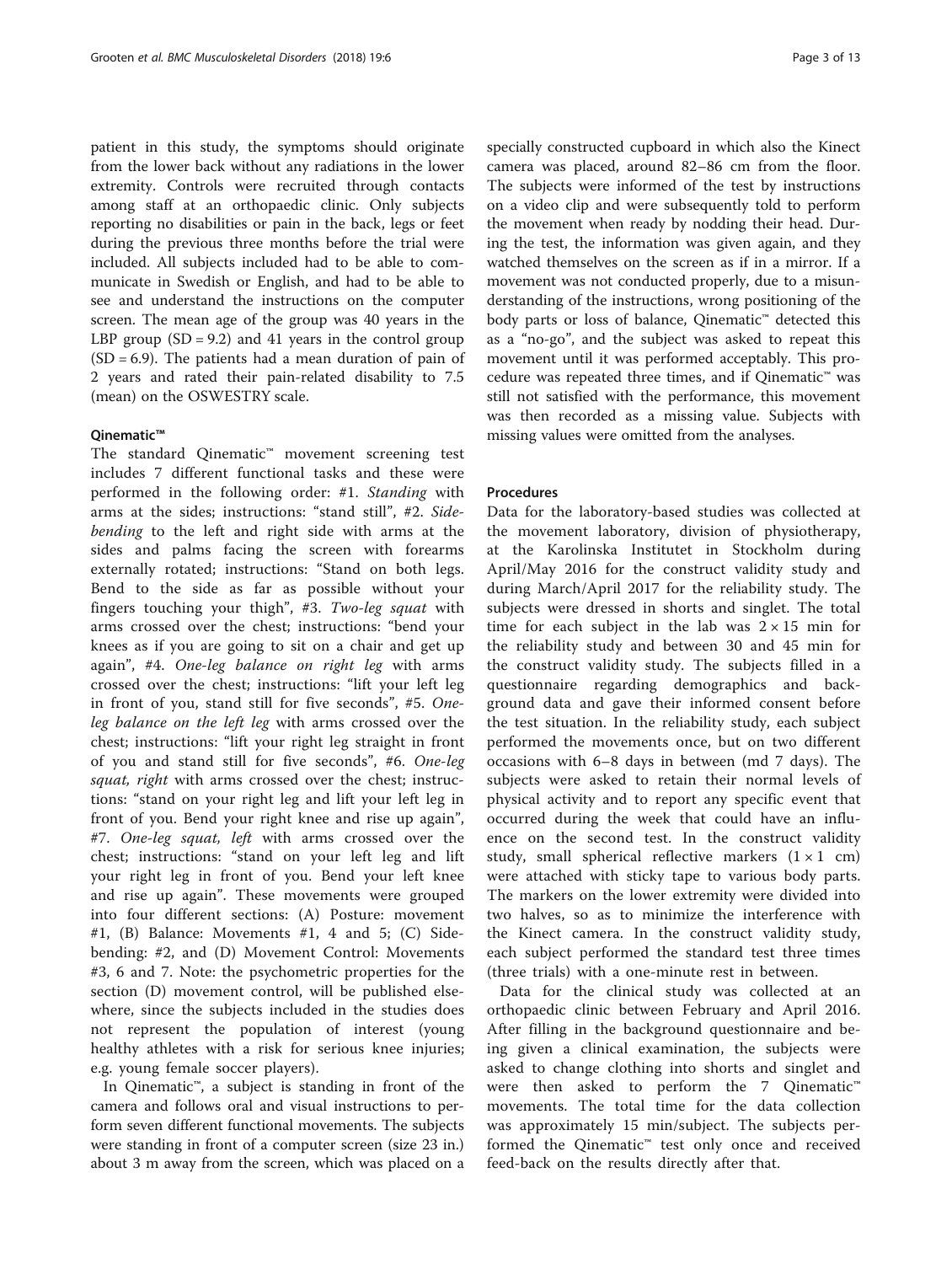# Apparatus

Qinematic™ (version 2.1.20) uses the Microsoft Kinect sensor (v2) to collect the data. This sensor samples data at a frequency of 30 Hz. In the laboratory studies, we used the BTS-Elite system which consists of an eight-camera motion analysis system (BTS-Elite 2002, version 2.8.4380; BTS, Milano, Italy) that records at 100 Hz the position of 15 spherical retro-reflective markers that were placed on the top of the head, the acromion (left & right), C7, the middle fingertips (left & right), the greater trochanters (left & right), mid-pelvic (the midpoint between Spina Iliaca anterior superior left and right), lateral and medial femoral epicondyles (left & right), the lateral malleolus (left & right) using double adhesive tape (Fig. 1).

Simultaneously with the kinematic data collection, ground reaction forces (GRF) were measured at 100 Hz using one Kistler force plate  $(0.50 \text{ m} \times 0.50 \text{ m})$  (Winterthur, Switzerland). Furthermore, two orthogonally placed digital video cameras recorded all the trials at 100 Hz in the sagittal and frontal plane from a distance of 2 m. These cameras were used in the synchronization process (see below). Three-dimensional trajectories of the markers were reconstructed manually using a tracking system (Tracklab-BTS-Elite, Milan, Italy). Kinematic and kinetic data were processed and filtered using a Butterworth low-pass filter with a cut-off at 7-Hz. A similar set-up was used in a previous study of our research group [\[12\]](#page-12-0).

# Variables and data management

Qinematic<sup>™</sup> provides 18 variables in their short report, and these were the variables of interest in the present study (Table [1](#page-4-0)). Six variables were related to posture (movement #1), nine variables related to balance (movements # 1, 4 and 5), and three variables related to side-bending (movement #2).

In the reliability and clinical study, we used the data that was directly provided by the Qinematic™ software. In the construct validity study, Qinematic™, data was compared with the variables that were extracted from the BTS-Elite motion capture system aiming to mirror the Qinematic™ data. We used the Kistler force-plate to extract the position of the CoP and calculated from that the velocity  $(v)$  of the CoP in anterio-posterior  $(A/P)$  and medio-lateral (M/L) direction ( $v = \Delta s/\Delta t$ ). We used the CoP trajectory to calculate the sway area during doubleand single-leg standing in a similar way as Qinematic™ calculates sway area, i.e. using the Convex Hull equation (Fig. [2](#page-5-0)). However, in order to be able to compare the data from Qinematic™ with the data from the force plate during the single leg balance trials, we needed to synchronize the timing of the data collection. Qinematic™ starts measuring and analysing one-leg balance when the contralateral ankle (swinging leg) reaches its maximum in A/P direction and ends after 3–5 s (90– 150 frames at 30 Hz) of balancing on one leg, which is

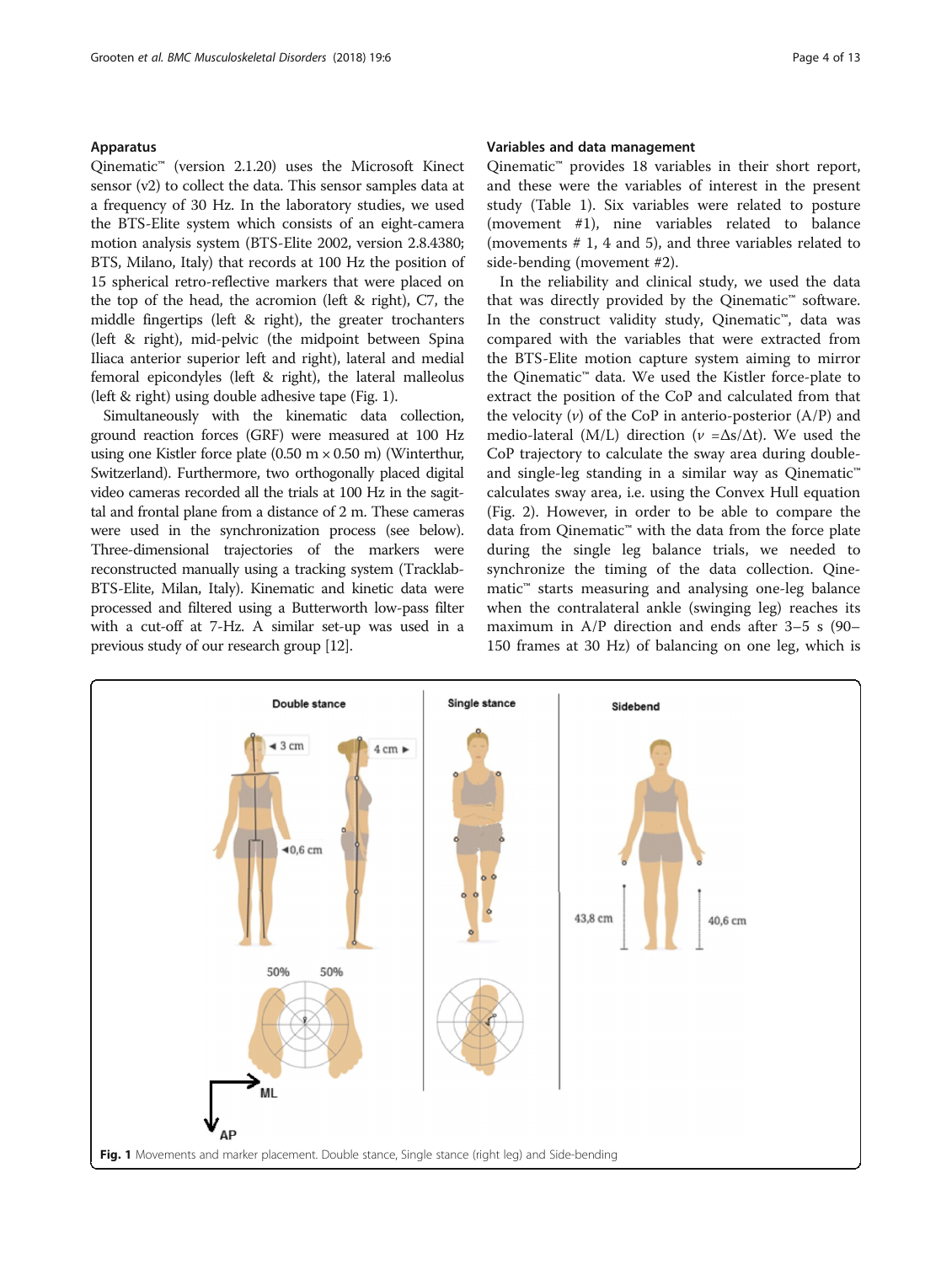<span id="page-4-0"></span>Table 1 Variables of interest used in the reliability (REL) and validity (VAL) studies

|         | REL VAL   | Name                                                                                         |          | Abbreviation Calculated in Qinematic™                                                                                                                                                                                                                                                                                                                                                                                                                       | Calculated in BTS-Elite                                                                                                                               | Unit            |
|---------|-----------|----------------------------------------------------------------------------------------------|----------|-------------------------------------------------------------------------------------------------------------------------------------------------------------------------------------------------------------------------------------------------------------------------------------------------------------------------------------------------------------------------------------------------------------------------------------------------------------|-------------------------------------------------------------------------------------------------------------------------------------------------------|-----------------|
| Posture |           |                                                                                              |          |                                                                                                                                                                                                                                                                                                                                                                                                                                                             |                                                                                                                                                       |                 |
|         |           | $R$ $C + D$ Posture -Head-<br>Lateral deviation                                              | P-HL     | Position of the top of the head in relation to<br>the line of gravity in the frontal plane                                                                                                                                                                                                                                                                                                                                                                  | Position of head marker in relation to<br>midpoint between foot markers on<br>Z-axis                                                                  | Cm              |
|         | $R C + D$ | Posture -Head-<br>Frontal deviation                                                          | P-HF     | Position of the top of the head in relation to<br>the line of gravity in the sagittal plane                                                                                                                                                                                                                                                                                                                                                                 | Position of head marker in relation to<br>midpoint between shoulder (?) markers<br>on X-axis                                                          | Cm              |
|         | R D       | Posture - Neck<br>angle forward                                                              | P-NA     | The Cervicothoracic Angle forward, is the<br>angle between the spine line and the neck<br>line. The spine line is from the mid-hip to<br>the mid-shoulder and the neck line is from<br>the mid-shoulder to the top of the head. A<br>positive number indicate that the neck is<br>positioned forward (anterior) in relation to<br>the spine and a negative number indicate<br>that the neck is positioned backwards<br>(posterior) in relation to the spine | Not calculated                                                                                                                                        | Deg             |
|         |           | R C+D Posture - Pelvic<br>position                                                           | P-PP     | Position of the mid-pelvic in relation to<br>the line of gravity in the frontal plane                                                                                                                                                                                                                                                                                                                                                                       | Position of midpoint of the markers on<br>the trochanter marker in relation to<br>midpoint between the foot markers on<br>Z-axis                      | Cm              |
|         | R D       | Posture - Height<br>loss                                                                     | P-HS     | Estimated loss of body height minus<br>measured body height:                                                                                                                                                                                                                                                                                                                                                                                                | Not calculated                                                                                                                                        | Cm              |
|         |           | R C+D Posture - Weight<br>distribution                                                       | P-WB     | Mean position of the Centre of mass in<br>relation to the midpoint between ankle<br>joints                                                                                                                                                                                                                                                                                                                                                                  | Mean position of the CoP in relation<br>to the midpoint between foot markers                                                                          | %LEFT LEG       |
|         |           | BALANCE- double stance (DS)                                                                  |          |                                                                                                                                                                                                                                                                                                                                                                                                                                                             |                                                                                                                                                       |                 |
|         |           | $R$ $C + D$ Posture - Sway<br>area                                                           | DS-SA    | Sway area was calculated with Convex<br>Hull-equation                                                                                                                                                                                                                                                                                                                                                                                                       | Sway area was calculated with Convex<br>Hull-equation                                                                                                 | cm <sup>2</sup> |
|         | R C+D     | Posture - Maximal<br>Sway Velocity in<br>anterior-posterior<br>(AP) direction                | DS-SVAP  | Velocity of the sway in AP-direction was<br>calculated by $(v = \frac{\Delta s}{\Delta t})$                                                                                                                                                                                                                                                                                                                                                                 | Velocity of the sway in AP-direction<br>was calculated by $(v = \frac{\Delta s}{\Delta t})$ and the 95:th<br>percentile was used as a maximum value   | cm/s            |
|         | $R C + D$ | Posture - Maximal<br>Sway Velocity in<br>medio-lateral (ML)<br>direction                     | DS-SVL   | Velocity of the sway in ML-direction was<br>calculated by ( $v = \frac{\Delta s}{\Delta t}$ )                                                                                                                                                                                                                                                                                                                                                               | Velocity of the sway in AP-direction<br>was calculated by ( $v = \frac{\Delta s}{\Delta t}$ ) and the 95:th<br>percentile was used as a maximum value | cm/s            |
|         |           | BALANCE- Single stance LEFT (SSL)                                                            |          |                                                                                                                                                                                                                                                                                                                                                                                                                                                             |                                                                                                                                                       |                 |
|         |           | $R$ $C + D$ Balance -Sway<br>area                                                            | SSL-SA   | Sway area was calculated with Convex<br>Hull-equation                                                                                                                                                                                                                                                                                                                                                                                                       | Sway area was calculated with Convex<br>Hull-equation                                                                                                 | cm <sup>2</sup> |
|         |           | R C+D Balance - Maximal SSL-SVAP<br>Sway Velocity in<br>anterior-posterior<br>(AP) direction |          | Velocity of the sway in AP-direction was<br>calculated by ( $v = \frac{\Delta s}{\Delta t}$ )                                                                                                                                                                                                                                                                                                                                                               | Velocity of the sway in AP-direction was<br>calculated by ( $v = \frac{\Delta s}{\Delta t}$ ) and the 95:th<br>percentile was used as a maximum value | cm/s            |
|         | $R C + D$ | Balance - Maximal SSL-SVML<br>Sway Velocity in<br>medio-lateral (ML)<br>direction            |          | Velocity of the sway in ML-direction was<br>calculated by ( $v = \frac{\Delta s}{\Delta t}$ )                                                                                                                                                                                                                                                                                                                                                               | Velocity of the sway in AP-direction was<br>calculated by ( $v = \frac{\Delta s}{\Delta t}$ ) and the 95:th<br>percentile was used as a maximum value | cm/s            |
|         |           | Balance- Single stance RIGHT (SSR)                                                           |          |                                                                                                                                                                                                                                                                                                                                                                                                                                                             |                                                                                                                                                       |                 |
|         |           | $R$ $C + D$ Balance -Sway<br>area                                                            | SSR-SA   | Sway area was calculated with Convex<br>Hull-equation                                                                                                                                                                                                                                                                                                                                                                                                       | Sway area was calculated with Convex<br>Hull-equation                                                                                                 | cm <sup>2</sup> |
|         | $R C + D$ | Balance - Maximal<br>Sway Velocity in<br>anterior-posterior<br>(AP) direction                | SSR-SVAP | Velocity of the sway in AP-direction was<br>calculated by ( $v = \frac{\Delta s}{\Delta t}$ )                                                                                                                                                                                                                                                                                                                                                               | Velocity of the sway in AP-direction<br>was calculated by ( $v = \frac{\Delta s}{\Delta t}$ ) and the 95:th<br>percentile was used as a maximum value | cm/s            |
|         | $R C + D$ | Balance - Maximal SSR-SVML<br>Sway Velocity in                                               |          | Velocity of the sway in ML-direction was<br>calculated by ( $v = \frac{\Delta s}{\Delta t}$ )                                                                                                                                                                                                                                                                                                                                                               | Velocity of the sway in AP-direction<br>was calculated by ( $v = \frac{\Delta s}{\Delta t}$ ) and the 95:th<br>percentile was used as a maximum value | cm/s            |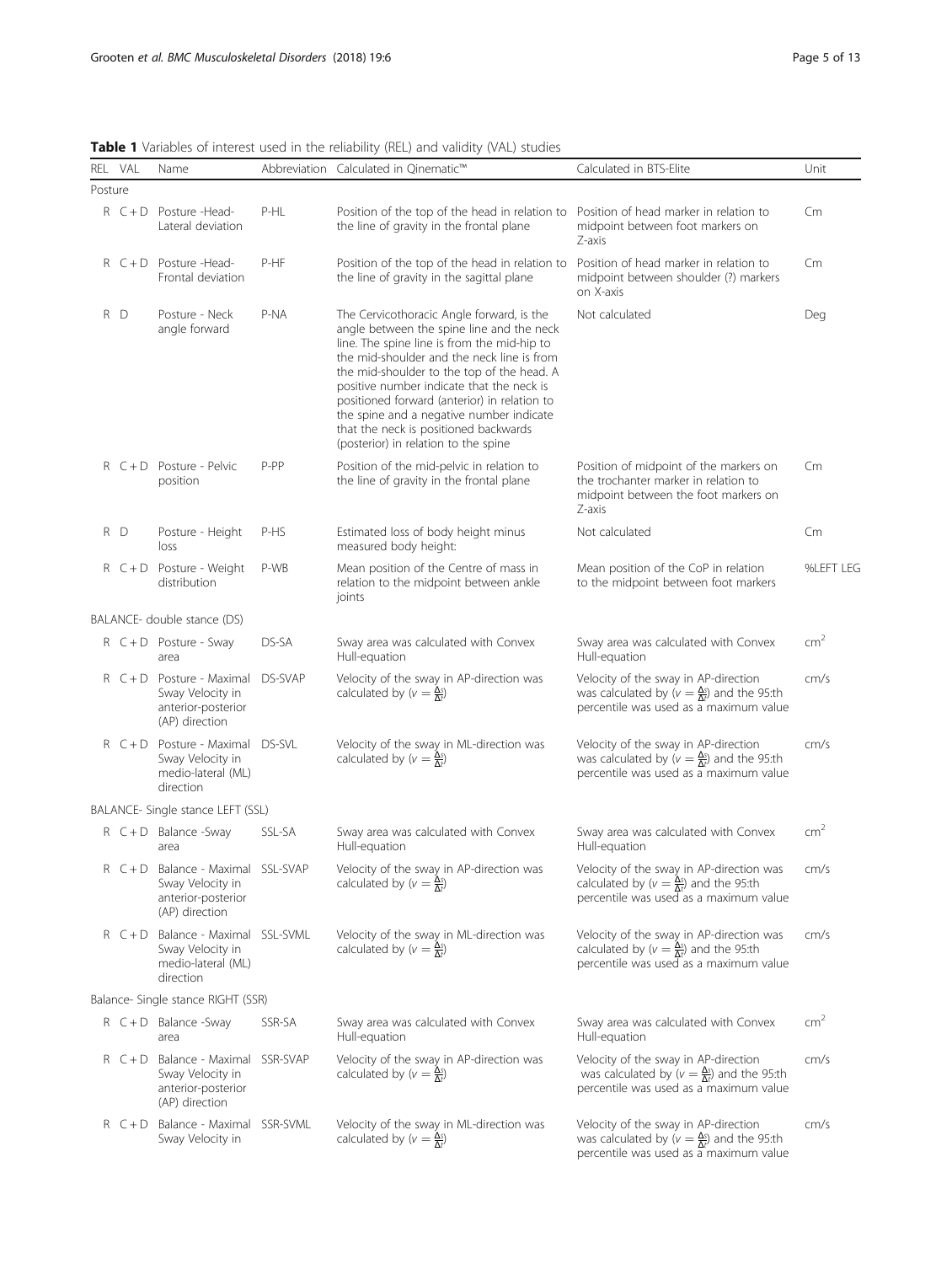<span id="page-5-0"></span>Table 1 Variables of interest used in the reliability (REL) and validity (VAL) studies (Continued)

| <b>REL</b> | VAL          | Name                                                    |        | Abbreviation Calculated in Oinematic™                                                          | Calculated in BTS-Elite                                                                          | Unit            |
|------------|--------------|---------------------------------------------------------|--------|------------------------------------------------------------------------------------------------|--------------------------------------------------------------------------------------------------|-----------------|
|            |              | medio-lateral (ML)<br>direction                         |        |                                                                                                |                                                                                                  |                 |
|            | Side-bending |                                                         |        |                                                                                                |                                                                                                  |                 |
|            | $R$ $C+D$    | Fingertips Left -<br>distance to floor/<br>body height  | SB-LE  | Minimal distance of the left fingertip<br>to floor divided by estimated height                 | Minimal distance to floor of marker on<br>the left fingertip divided by self-reported<br>height  | %Body<br>height |
|            | $R C + D$    | Fingertips Right -<br>distance to floor/<br>body height | SB-RF  | Minimal distance of the right fingertip<br>to floor divided by estimated height                | Minimal distance to floor of marker on<br>the right fingertip divided by self-reported<br>height | %Body<br>height |
| R          |              | Weight<br>distribution Left                             | SB-%BW | Maximal position of the CoM to the<br>left in relation to the midpoint<br>between ankle joints | Maximal position of the CoP to the left<br>in relation to the midpoint between<br>foot markers   | $\%$            |

C Construct validity D Discriminative validity. Abbreviations, ways of calculating the variables and units are presented

shown in an animated video on the computer screen. To synchronize the force plate data with Qinematic™, kinematic data from the motion capture system (swinging leg in single-leg stance) together with the digital videos was used to define the displacement of the contralateral ankle (swinging leg) for each subject and by finding the maximum in A/P direction the start and stop of the movement could be defined. Note: for the variable max velocity, we used the 95th percentile instead of the absolute maximum value to eliminate possible outliers that could have occurred due to the mathematical calculations of the CoP.

# **Statistics**

## Test-retest reliability

First, we tested whether there were any systematic differences between the two occasions with the Paired Wilcoxon Rank Sum test, using  $p < 0.05$  as level of significance. Thereafter, we examined the relative reliability using the Intraclass Correlation Coefficient  $(ICC_{[3,1]})$ ,<sup>1</sup> where we used a two-way mixed effects model [[13\]](#page-12-0). We also calculated two absolute reliability statistics through the standard error of measurement  $(SEM)^2$  and the minimal detectable change  $(MDC)^3$ and these measures express the measurement error in the same unit as the original measurement for use on an individual level. The value of SEM reflects the uncertainty in the test score, while MDC represents the magnitude of change in an individual's test score

necessary to be sure that there is a real change in the construct and not a change due to measurement error. SEM and MDC are thus more clinically applicable measures than the ICC and are not affected by variability between subjects [[14, 15\]](#page-12-0). The ICC-levels were classified as  $\langle 20 = p$ oor,  $0.21 - 0.40 = f$ air,  $0.41 0.60$  = moderate,  $0.61 - 0.80$  = good,  $0.81 - 1$  = very good [[16\]](#page-12-0). The SEM or MDC should preferably be as low as possible. Finally, we plotted Bland-Altman plots in order to detect any systematic difference or proportional bias [[16\]](#page-12-0).

Our hypothesis was that the posture, balance and sidebending performance could be repeatable, since videobased instructions were used (ICC  $> 0.6$ ). On the other hand, the many different ways that a human being can perform the same functional movement suggests poorer reliability (ICC <0.4 and large SEM).

#### Construct validity

In the construct validity study, data from the third trial was used and, in case any data was missing, the second or first trial was used (in this order). The rationale for using three consecutive trials was to exclude a learning effect and to ensure that all subjects were performing the movements correctly. Each dataset was visually and statistically checked for normality by studying histograms and boxplots, comparing means and medians and by the Kolomogorov-Smirnov's test and by the Shapiro-Wilk's test. The data was not normal distributed, even



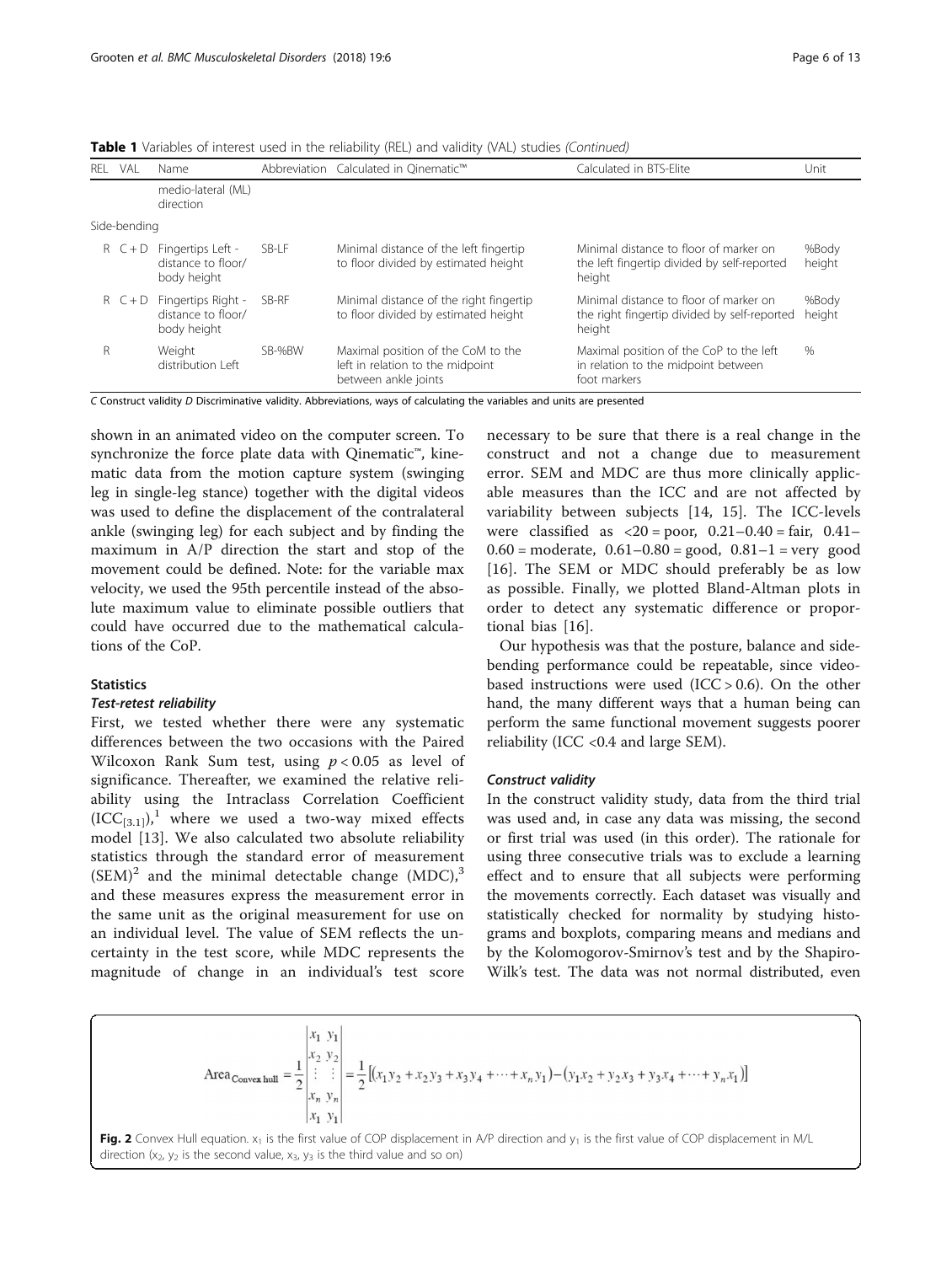after applying different logarithmic transformation and other transformations; hence non-parametric statistics were used. Another reason for not transforming the data is that the SEM and MDC should be expressed in their original units. The Paired Wilcoxon Rank Sum was used test to examine differences between the two datasets, using  $p < 0.05$  as level of significance. We used scatterplots for visual examination for trends of any correlation between Qinematic<sup>™</sup> and the motion capture system and if there were any outliers in the data. Spearman's correlation tests were used to analyse strength of the correlation (22). Alpha level was set at  $p = 0.05$  and the Spearman's correlation coefficients were interpreted as follows: 0.0–0.3: negligible correlation, 0.3–0.5: low correlation, 0.5–0.7: moderate correlation, 0.7–0.9: high correlation, 0.9–1.0: very high correlation. Finally, Bland-Altman plots were also drawn to check for fixed and proportional bias (23).

Our hypothesis was that Qinematic was highly correlated  $(r > 0.7)$  with the motion capture system, as found in previous studies using the Kinect sensor [[5, 6\]](#page-11-0).

## Discriminative validity

Discriminative validity concerns the ability of a measurement system to detect differences between two groups that are distinct differently from each other regarding the construct that is tested [\[11\]](#page-12-0). In the clinical study, the LBP group was compared with their healthy controls using Mann-Whitney U test using  $p < 0.05$  as level of significance. Our hypothesis was that the variables measuring posture, balance and side-bending performance were poorer in the LBP group compared to the controls.

The analyses were carried out using Excel (Microsoft for Mac version 15.25.1) and SPSS Statistics (IBM version 23).

# Results

#### Subjects

All subjects participated in the reliability and validity part of the laboratory-based studies ( $n = 37$  and  $n = 30$ , respectively). In the clinical study, 20 LBP patients and 17 healthy controls were included. The subjects in the LBP group were significantly taller:  $180 \text{ cm } (\text{SD} = 8.6)$ compared to 173 cm  $(SD = 6.9)$  for the healthy controls,  $(p = 0.012)$ . Another difference between the groups was that only 25% were classified as physically active in the LBP group compared to 59% in the healthy control group, but there were no differences between the groups regarding body weight; 82 kg in the LBP group compared to 75 kg in the healthy control group ( $p = 0.297$ ).

In the laboratory-based studies, there was missing data for one subject concerning the measurements of the CoP during the double- and single leg balance trials and another subject's data was missing concerning the side-

bending trials in the reliability study. One subject used the wrong leg during a single leg stance task in the construct validity study, and this whole trial was thereafter classified as missing data. Furthermore, missing values occurred in four individuals in total 6 trials, due to reasons such as occlusion/missing of the markers during the side-bend movements and especially due to difficulties of synchronization during the single-leg balance trials. In the clinical study, no missing data occurred. All in all, missing data was not systematic and not more than 6 subjects per variable (81%).

## **Psychometrics**

The median and 5–95 percentiles of the Qinematic™ variables laboratory-based studies are presented in Table [2](#page-7-0), together with the results from the Wilcoxon paired tests for testing if the data differed between occasions/measurement systems on group level  $(p$ -value), and all psychometric statistics:  $ICC<sub>[3.1]</sub> with corresponding 95% confidence interval$ (95%CI), Spearman correlation coefficient (r), SEM and MCD.

#### **Posture**

When testing the test-retest reliability for the six variables related to posture, there were no significant differences between the occasions, except for two variables: pelvic medial displacement (P-PP), where the pelvic was positioned md 0.45 cm away from the midline on the first occasion and 0.49 cm on the second occasion ( $p = 0.028$ ), and weight distribution where the md weight distribution was 48.52 at the first occasion and 46.95 the second  $(p = 0.041)$ . Based on the ICC values, the test-retest reliability was classified as "fair" (ICC's between 0.2 and 0.4) for the variables concerning posture (head medial, head forward, pelvic lateral and weight distribution), while for the variables concerning neck angle and height loss, the reliability was considered as "good" (ICC's between 0.6 and 0.8). However, there were relative high SEM/MDC values for the variables related to posture, indicating that it is difficult to use these on an individual level (Table [2](#page-7-0)). The Bland-Altman plots did not show any sign of fixed or proportional bias.

In the construct validity study, there were significant differences between the two measurement systems for all variables except P-WB, weight balance during standing still. However, for this variable, the correlation between the two systems was below 0.2. The correlation between the two systems was rated "low" for variables P-HL and P-PP and "high" for the variable P-HF (Table [2](#page-7-0)).

In the clinical study, no differences between the LBP group and the control group were found for the variables related to posture (Table [3\)](#page-8-0).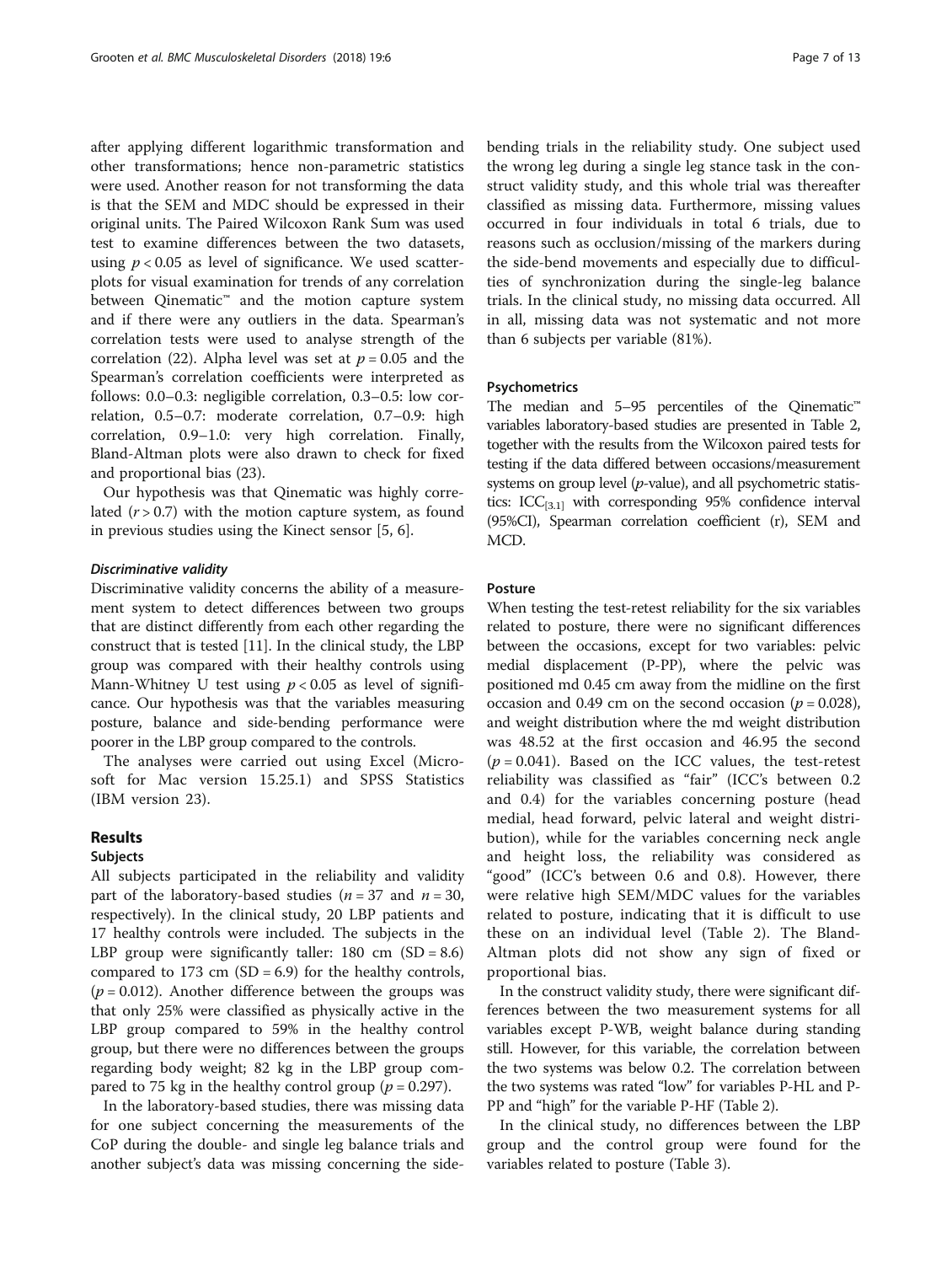<span id="page-7-0"></span>

|          | Data                                              | Table 2 Results from the laboratory studies                           |                                                                                  |                                        | Differences <sup>1)</sup>                                       |                                                                    | Relative reliability                                       | Relative validity                                                    |                                                               | Absolute reliability                        |                                 |
|----------|---------------------------------------------------|-----------------------------------------------------------------------|----------------------------------------------------------------------------------|----------------------------------------|-----------------------------------------------------------------|--------------------------------------------------------------------|------------------------------------------------------------|----------------------------------------------------------------------|---------------------------------------------------------------|---------------------------------------------|---------------------------------|
|          | Reliability study                                 |                                                                       | Validity study                                                                   |                                        | Reliability                                                     | Validity                                                           |                                                            |                                                                      |                                                               |                                             |                                 |
|          | Median (IQR)<br>Qinematic <sup>nw</sup><br>TEST 1 | Median (IQR)<br>Qinematic <sup>™</sup><br><b>TEST 2</b>               | Median (IQR)<br>BTS-Elite                                                        | Median (IQR)<br>Qinematic <sup>™</sup> | Qinematic <sup>™</sup><br>$T1$ vs. $T2$<br>p-value <sup>1</sup> | Qinematic <sup>™</sup><br>vs. BTS-Elite<br>$p$ -value <sup>1</sup> | $(95%$ Cl)<br>Qinematic <sup>™</sup><br>$7$ vs. $T2$<br>JU | Qinematic <sup>™</sup><br>vs. BTS-Elite<br>r (p-value) <sup>3)</sup> | $(95%$ Cl)<br>Qinematic <sup>™</sup><br>vs BTS-Elite<br>$C^2$ | Qinematic <sup>™</sup><br>SEM <sup>4)</sup> | Qinematic™<br>MCD <sup>5)</sup> |
|          |                                                   | Posture (Reliability study: n = 37; Validity study: n = 26)           |                                                                                  |                                        |                                                                 |                                                                    |                                                            |                                                                      |                                                               |                                             |                                 |
| 치        | 1.34(2.42)                                        | 2.14(1.71)                                                            | $-0.53(2.45)$                                                                    | 0.79 (2.85)                            | 0.230                                                           | 0.000                                                              | 0.329 (0.01-0.59)                                          | 0.487(0.014)                                                         | 0.418 (0.04-0.72)                                             | 1.388                                       | 3.846                           |
| 牛<br>1   | 2.28 (6.52)                                       | 2.05(5.46)                                                            | 7.46 (5.89)                                                                      | 2.31 (5.63)                            | 0.934                                                           | 0.000                                                              | 0.326 (0.01-0.59)                                          | 0.723 (0.000)                                                        | 0.741 (0.49-0.64)                                             | 3.217                                       | 8.918                           |
| P-PP     | 0.45(1.13)                                        | 0.49 (0.79)                                                           | $-0.08(1.52)$                                                                    | 0.45 (0.90)                            | 0.028                                                           | 0.032                                                              | $0.308 (-0.01 - 0.57)$                                     | 0.270 (0.181)                                                        | $0.342(0.04 - 0.64)$                                          | 0.619                                       | 1.717                           |
| P-NA     | $-2.85(6.26)$                                     | $-2.76(4.43)$                                                         |                                                                                  |                                        | 0.054                                                           |                                                                    | $0.723(0.53 - 0.85)$                                       |                                                                      |                                                               | 1.876                                       | 5.200                           |
| 부<br>국   | 0.33(0.32)                                        | 0.32(0.24)                                                            |                                                                                  |                                        | 0.354                                                           |                                                                    | 0.655 (0.42-0.81)                                          |                                                                      |                                                               | 0.122                                       | 0.339                           |
| P-WB     | 48.52 (7.00)                                      | 46.95 (3.96)                                                          | 49.16 (9.14)                                                                     | 48.96 (4.51)                           | 0.041                                                           | 0.259                                                              | $0.231 (-0.10 - 0.52)$                                     | $-0.073(0.716)$                                                      | $-0.047(-0.41-0.33)$                                          | 3.372                                       | 9.349                           |
|          |                                                   | Balance -Double stance (Reliability study: n = 37; Validity study     |                                                                                  | $n = 26$                               |                                                                 |                                                                    |                                                            |                                                                      |                                                               |                                             |                                 |
| DS-SA    | 0.10(0.10)                                        | 0.10(0.10)                                                            | 0.12(0.23)                                                                       | 0.10 (0.025)                           | 0.591                                                           | 0.069                                                              | $0.125 (-0.20 - 0.43)$                                     | 0.345 (0.084)                                                        | $0.347(-0.04 - 0.64)$                                         | 0.632                                       | 1.752                           |
| DS-SVAP  | 0.70(0.50)                                        | 0.60 (0.30)                                                           | 3.36 (1.17)                                                                      | 0.55 (0.525)                           | 0.532                                                           | 0.000                                                              | $0.013(-0.20 - 0.43)$                                      | $-0.273(0.178)$                                                      | $-0.039(-0.41-0.35)$                                          | 1.094                                       | 3.033                           |
| DS-SVML  | 0.30(0.15)                                        | 0.30(0.30)                                                            | 3.94 (0.88)                                                                      | 0.20(0.1)                              | 0.481                                                           | 0.000                                                              | $0.013(-0.30-0.33)$                                        | 0.159 (0.438)                                                        | $0.038 (-0.35 - 0.41)$                                        | 0.810                                       | 2.244                           |
|          |                                                   | Balance - single stance, left (Reliability study: n = 37; Validity st |                                                                                  | $udy: n = 24$                          |                                                                 |                                                                    |                                                            |                                                                      |                                                               |                                             |                                 |
| SSL-SA   | 0.50 (0.70)                                       | 0.60(0.40)                                                            | 1.27(1.85)                                                                       | 0.35 (0.58)                            | 0.523                                                           | 0.000                                                              | $0.177 (-0.18 - 0.47)$                                     | 0.301 (0.153)                                                        | $0.111 (-0.30 - 0.49)$                                        | 0.648                                       | 1.797                           |
| SSL-SVAP | 1.20(0.85)                                        | 1.30(0.50)                                                            | 8.89 (3.83)                                                                      | 1.25 (0.95)                            | 0.521                                                           | 0.000                                                              | $0.228(-0.10-0.51)$                                        | $-0.115(0.465)$                                                      | $-0.008 (-0.40 - 0.39)$                                       | 0.503                                       | 1.393                           |
|          | SSL-SVML 1.40 (1.30)                              | 1.30(0.75)                                                            | 8.89 (4.02)                                                                      | 1.25 (1.08)                            | 0.631                                                           | 0.000                                                              | $0.162 (-0.17 - 0.46)$                                     | $-0.087(0.702)$                                                      | $-0.019(-0.41-0.38)$                                          | 0.684                                       | 1.896                           |
|          |                                                   |                                                                       | Balance Single stance, right (Reliability study: n = 37; Validity study: n = 25) |                                        |                                                                 |                                                                    |                                                            |                                                                      |                                                               |                                             |                                 |
| SSR-SA   | 0.50 (0.70)                                       | 0.50(0.50)                                                            | 0.87 (1.09)                                                                      | 0.40 (0.90)                            | 0.432                                                           | 0.003                                                              | $-0.101(-0.41 - 0.23)$                                     | 0.260 (0.209)                                                        | 0.422 (0.04-0.70)                                             | 0.907                                       | 2.515                           |
| SSR-SVAP | 1.20(0.75)                                        | 1.20(0.55)                                                            | 8.63 (3.99)                                                                      | $(.0.90)$ $0.5.1$                      | 0.700                                                           | 0.000                                                              | $0.048 (-0.28 - 0.36)$                                     | 0.316 (0.124)                                                        | $0.011 (-0.38 - 0.40)$                                        | 0.557                                       | 1.545                           |
| SSR-SVML | 1.40 (1.00)                                       | 1.20(0.75)                                                            | 8.04 (4.41)                                                                      | 1.40 (1.30)                            | 0341                                                            | 0.000                                                              | $-0.094(-0.40-0.23)$                                       | 0.640 (0.001)                                                        | $0.305 (-0.09 - 0.62)$                                        | 1.016                                       | 2.816                           |
|          |                                                   | Side-bending (Reliability study: n = 37; Validity study: n = 29)      |                                                                                  |                                        |                                                                 |                                                                    |                                                            |                                                                      |                                                               |                                             |                                 |
| SB-LF    | 29.93 (3.09)                                      | 28.95 (3.21)                                                          | 29.04 (5.78)                                                                     | 23.16 (5.83)                           | 0.000                                                           | 0.000                                                              | $0.898$ $(0.81 - 0.95)$                                    | 0.943 (0.000)                                                        | 0.931 (0.86-0.95)                                             | 0.796                                       | 2.207                           |
| SB-RF    | 29.77 (3.33)                                      | 28.92 (3.82)                                                          | 29.70 (5.13)                                                                     | 23.79 (6.38)                           | 0.018                                                           | 0.259                                                              | 0.394 (0.08-0.63)                                          | 0.888 (0.000)                                                        | $0.904(0.81 - 0.95)$                                          | 2.215                                       | 6.134                           |
| SB-%BW   | 85.01 (14.15)                                     | 84.18 (10.87)                                                         |                                                                                  |                                        | 0.105                                                           |                                                                    | 0.693 (0.48-0.83)                                          |                                                                      |                                                               | 5.700                                       | 15.799                          |
|          |                                                   |                                                                       |                                                                                  |                                        |                                                                 |                                                                    |                                                            |                                                                      |                                                               |                                             |                                 |

<sup>1</sup> Wilcoxon signed rank test. <sup>2)</sup> ICC <sub>[1, 3j</sub>, <sup>3)</sup> Spearman correlation coefficient, <sup>4)</sup> SEM = 2\*SD\*ICC, <sup>5)</sup> MCD =  $\sqrt{2}$  \* SEM<br>\* Numbers in bold: p < 0.05 <sup>1)</sup> Wilcoxon signed rank test. <sup>2)</sup> ICC  $_{1, 3n}$  <sup>3)</sup> Spearman correlation coefficient, <sup>4)</sup> SEM = 2\*SD\*ICC, <sup>5)</sup> MCD = √2 \* SEM

\* Numbers in bold: p < 0.05

Median and interquartile range (IQR) together with the reliability and construct validity statistics. Intraclass correlation (ICC<sub>T, 3)</sub>) with significant ICC in bold, Spearman correlation (r) (p-value), Standard error of measurement (SEM) and the Minimal Clinical Difference (MCD). Test-retest reliability statistics were calculated from the data from Test 1 (T1) and Test 2 (T2), and the construct validity statistics were calculated from Median and interquartile range (IQR) together with the reliability and construct validity statistics. Intraclass correlation (ICC ris aly with significant ICC in bold, Spearman correlation (r) (p-value), Standard error of data from Qinematic™ and BTS-Elite. See Table [1](#page-4-0) for description of the variables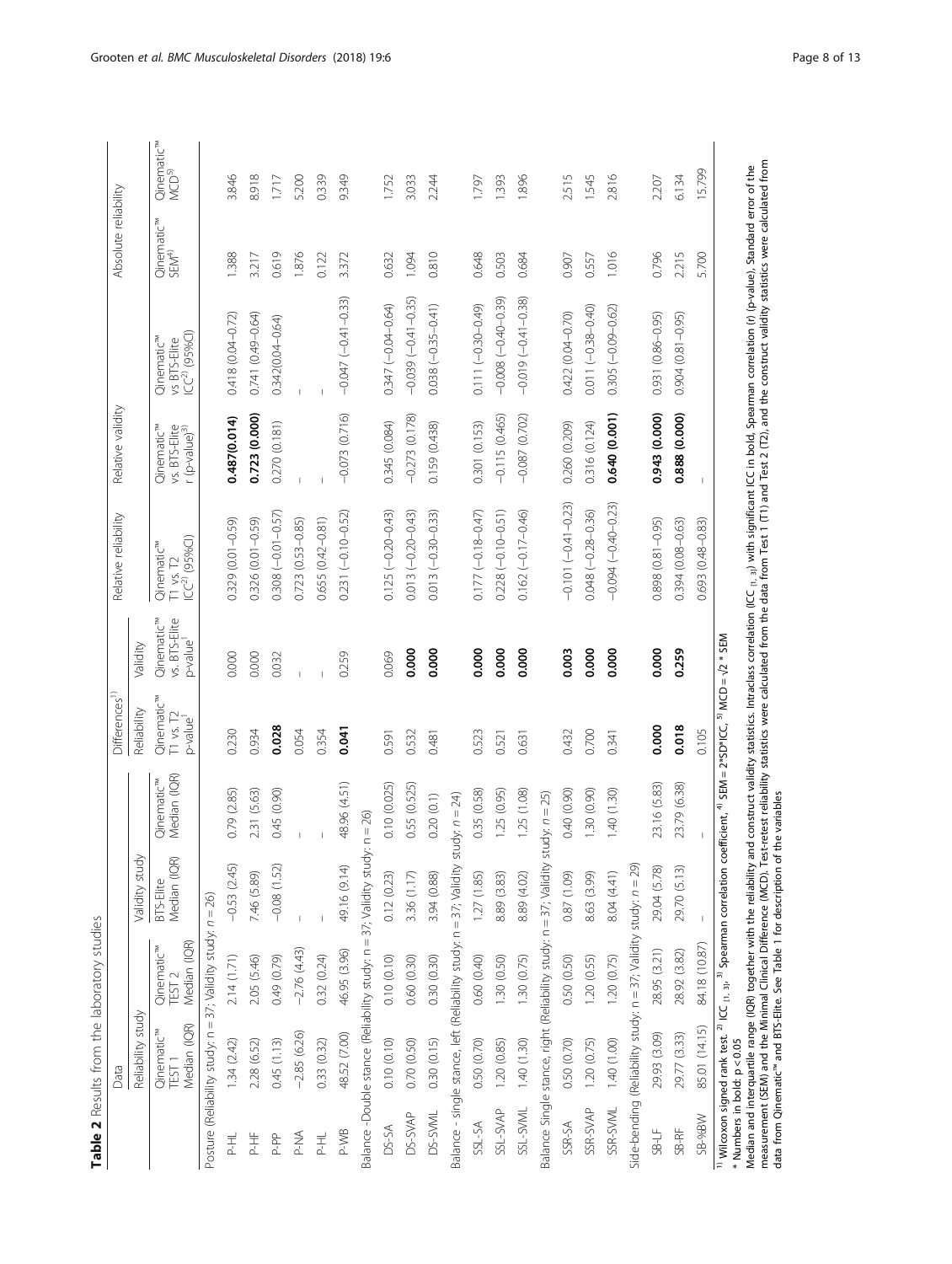<span id="page-8-0"></span>Table 3 POSTURE: Discriminative validity in patients with longlasting low back (LBP), ( $n = 20$ ), compared to healthy controls ( $n$ )  $=$  17). Median (IQR) and p-value of Mann Whitney U test. See Table [1](#page-4-0) for description of the variables

|        | I BP          | Controls       | P-value |
|--------|---------------|----------------|---------|
| $P-HI$ | 5.13 (21.91)  | $-7.40(24.84)$ | 0.080   |
| P-HF   | 63.36 (66.14) | 37.79 (48.74)  | 0.517   |
| P-PP   | 2.07 (10.02)  | 0.19(14.27)    | 0.244   |
| P-NA   | 0.57(8.64)    | $-1.83(5.88)$  | 0.557   |
| P-HI   | 5.00 (4.78)   | 4.12 (3.34)    | 0.177   |
| P-WB   | 49.24 (4.40)  | 50.67 (5.06)   | 0.177   |

## Balance

When testing the test-retest reliability of the variables related to balance (sway area and sway velocity), there were no systematic differences between the two occasions, but the statistics showed ICC's of <0.2 (Table [2](#page-7-0)) except for one variable (SSR-SA) in which the ICC reached 0.422 (95%CI 0.04–0.70). This, together with the large SEM/MCD, indicates poor reliability for the balance section in general.

In the construct validity study, the two measurement systems differed largely from each other for the variables related to sway area and sway velocity, with a higher sway area measured by the force plates. The correlation between these systems was also considered "poor", since the ICC's and Spearman coefficients only exceeded 0.4 in one out of six variables (Table [2](#page-7-0)). Comparing the two measurement systems, the force plates registered a 5–6 times higher maximal velocity in A/P and M/L directions and during the left leg stance task, and there were no correlations between the systems found. However, for sway M/L velocity during the single right leg standing task, there was a significant moderate correlation between Qinematic<sup>™</sup> and BTS-Elite system ( $r = 0.640$ ;  $p$ = 0.001). For all variables, the Bland-Altman plots showed clearly a systematic difference between these measurement systems, but the measurement error was not dependent of the measurement, i.e. there was no proportional bias.

In the clinical study, no differences between the LBP group and the control group were found for the variables in the balance section (Table 4), except for the sway A/P velocity during the right leg balance task ( $p = 0.031$ ).

## Side-bending

In the laboratory study, two of the three variables in the side-bending section showed significant differences between the occasions, indicating that the subjects increased their side-bending performance with around 1% of body height for both the left and right side ( $p < 0.019$ ) at the second occasion. However, Table [2](#page-7-0) showed that

Table 4 BALANCE: Discriminative validity study in patients with long-lasting low back (LBP), ( $n = 20$ ), and healthy controls ( $n =$ 17). Median (IQR) and p-value of Mann Whitney U test. See Table [1](#page-4-0) for description of the variables

|                   | LBP         | Controls   | P-value |
|-------------------|-------------|------------|---------|
| Two leg balance   |             |            |         |
| $D-SA$            | 0.10(0.10)  | 0.10(0.15) | 0.916   |
| D-SVAP            | 0.70(0.58)  | 0.50(0.35) | 0.326   |
| <b>D-SVMI</b>     | 0.30(0.28)  | 0.20(0.20) | 0.341   |
| Left leg balance  |             |            |         |
| $I-SA$            | 0.45(0.88)  | 0.40(0.60) | 0.270   |
| <b>I-SVAP</b>     | 1.4(1.08)   | 1.0(0.90)  | 0.257   |
| l -SVMI           | 1.55(0.78)  | 1.40(1.40) | 0.940   |
| Right leg balance |             |            |         |
| R-SA              | 0.45(1.33)  | 0.50(0.65) | 0.707   |
| R-SVAP            | 1.55(1.73)  | 0.90(0.50) | 0.013   |
| <b>R-SVML</b>     | 1.95 (1.68) | 1.80(1.60) | 0.707   |

the relative test-retest reliability for side-bending to the left was "very good" (ICC = 0.898; 95%CI 0.81–0.95), while side-bending to the right was classified as "fair"  $(ICC = 0.394; 95\% CI 0.08–0.63)$ . The subject shifted their weight to the left side during the left side-bending in a similar way at both occasions: there were no systematic differences and the ICC was significant and classified as "good" (ICC = 0.693;  $95\%$ CI 0.48–0.83). The absolute reliability statistics (SEM and MCD) followed the same patterns for these three variables. The validity was for the two kinematic variables interpreted as "very good", since both the Spearman correlation coefficients and the ICC were significant and very high (ICC > 0.88). There were, however, systematic differences found between the two systems: Wilcoxon rank sum test showed that the BTS-Elite system measured higher values than Qinematic™, indicating a systematic overestimation of Qinematic<sup>™</sup> with around 6% of body height (Table [2](#page-7-0)). The Bland-Altman plots did not show any further proportional bias.

In the clinical study, the LBP group had a significant  $(p = 0.012)$  higher median (IQR) of side-bending to the left 29.4% of body height  $(IQR = 5.5)$  compared to the healthy controls which reached 26.7% of body height  $(IQR = 2.7)$ . A higher value indicates a lower capacity. Similar results were found for the side-bending capacity to the right: the LBP patients reached 29.3% of body height  $(IQR = 5.0)$  and the controls 27.9%  $(IQR = 2.1)$ , but here the difference was not significant ( $p = 0.244$ ). There was no significant difference  $(p = 0.752)$  in the shift of body weight to the left between the groups; 82%  $(IQR = 14.8)$  in the LBP group compared to 85.6% (IQR = 16.0) in the healthy control group.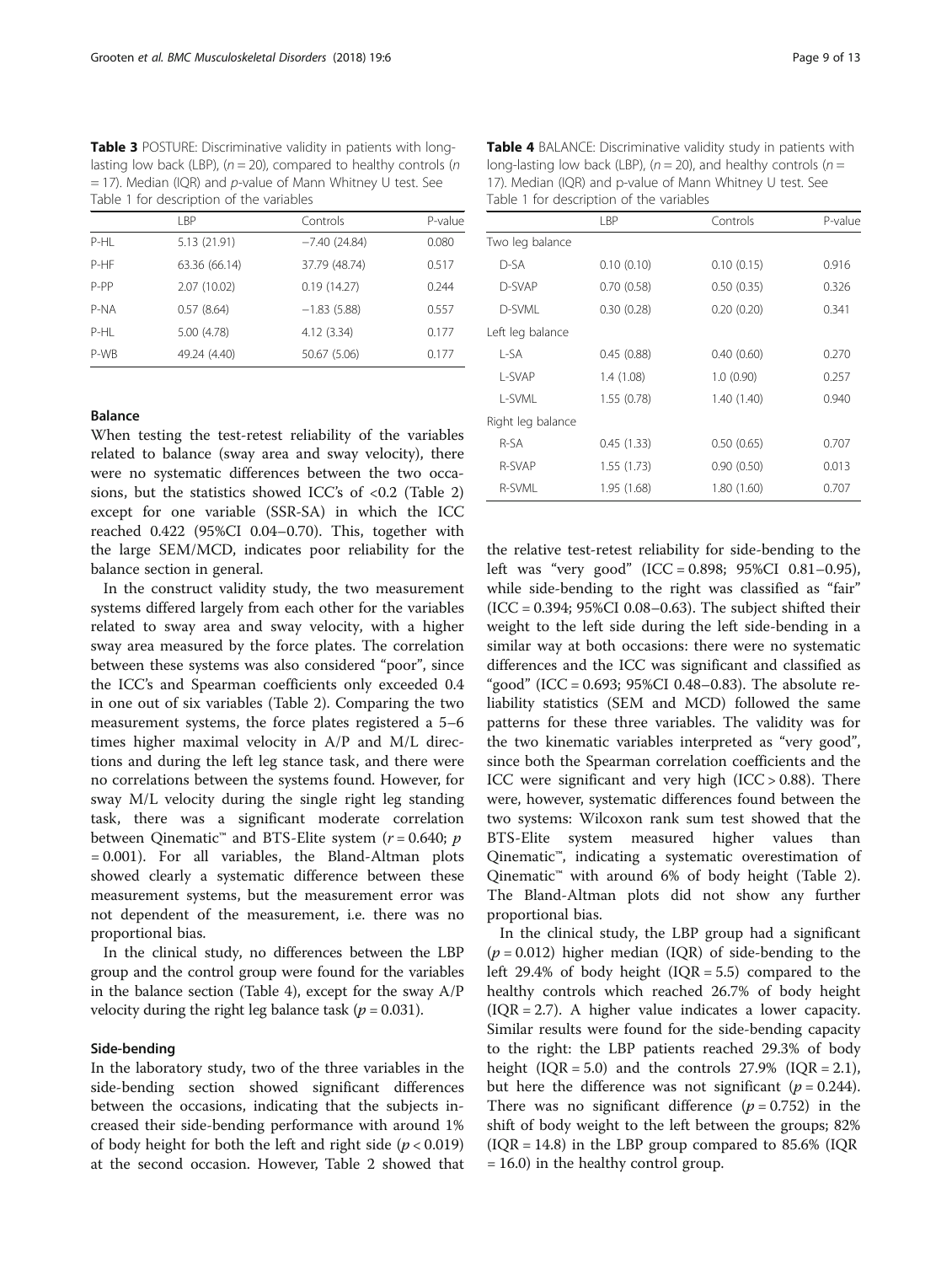# **Discussion**

## Main findings

This paper explored the psychometric properties of a novel software program, Qinematic™, for measuring posture, balance and side-bending and showed poor/fair psychometric properties for the sections posture and balance, with large SEM/MCD, and poor discriminative validity. However, for the section "side-bending", we found fair/very good reliability and very high validity.

# Results discussion **Reliability**

The Kinect device has in previous studies been found to have satisfactory reliability [[6](#page-11-0), [7](#page-11-0)], which is why the poor reliability found in our study for balance and posture seems to relate to the individual variation and our results concur with other observational studies on intra-tester reliability [[2](#page-11-0)–[4](#page-11-0)], in which better results were found if videoanalyses were used (i.e. excluding the individual variation). Higher reliability was found for side–bending, but only for the left side and it is difficult to know why only one side has acceptable reliability. The absolute measures of reliability were large for most of the variables, indicating that it is not possible to use these variables when monitoring a patient's improvements over time.

## Validity

In the laboratory study, we studied the construct validity, which is the type of validity that is applicable in situations in which there is no gold standard, and refers to whether the instrument provides the expected scores, based on existing knowledge about the construct (theory-based) [[11](#page-12-0)]. We compared Qinematic™ data with the data obtained from the motion-capture system as done in previous studies [\[17](#page-12-0), [18\]](#page-12-0). For the measures of postures, there were significant differences between the two measurement systems found for all variables except for the variable weight distribution, but for this variable the relative validity was very poor. Hence, the construct validity for variables measuring posture is low, and these results concur with a previous study in which high between device-differences (both fixed and proportional bias) were found in their Bland-Altman plots [\[18\]](#page-12-0). Despite this, they concluded, to our opinion incorrect, that the construct validity of the Kinect camera was excellent.

Concerning the balance variables, one force plate was used to measure postural sway as a "gold standard" for balance [[19\]](#page-12-0), but large sway does not always correspond to poor balance [\[20\]](#page-12-0). Hence, it could be difficult to measure balance capacity using sway only. The software program used in Qinematic™ calculates the position of the CoM, based on the body contours collected with the Kinect camera and uses the projection of this point to the ground to estimate the position of the CoP, while the force platform measures the CoP directly, and this measure contains also muscle forces applied to the floor. However, both systems aim to measure the construct "sway" and should give correlations above at least 0.6. This was not the case for the variables related to balance, and these results do not correspond to previous studies [\[6](#page-11-0), [7](#page-11-0), [18](#page-12-0)] which all reported higher correlations between CoM measured with a Kinect camera and a motion capture system. The reasons for this discrepancy between our and previous studies are several. In our study, we included subjects with ongoing pain, we used force plates for the calculation of CoP, we used a high sampling frequency, we used both absolute and relative statistics and we used standardized instructions, which are all factors that differ from most of the other studies. One important different is the short measurement time of the Qinematic™ system, which is much shorter compared to the Kinect systems used in previous studies. A systematic review of the test-retest reliability of CoPvariables concluded that the reliability of CoP varies depending on the design of the study and which variable of CoP to be evaluated. To achieve good reliability the sampling duration is proposed to be between 90 s to 120 s [[21](#page-12-0)], and this is much longer compared to the software of Qinematic<sup>™</sup>, in which data is collected only for  $3-5$  s when balancing in one leg and 5–8 s during the standing task. In a previous study, good validity was obtained only for balance tests in which the subjects were testing their limits of stability and in balance tests performed with the eyes closed leading to a large sway area and sway velocity [[18](#page-12-0)]. In Qinematic™, the tests are not challenging for balance to a large extent, leading to a small postural sway for all subjects, hence low between-subject variation. This result then in relative large within-subjects variation and low ICC's; hence, poor validity.

For the measures of side-bending, an earlier study found acceptable correlations found between the Kinect camera and a motion capture system (Pearson correlations were over 0.89), but low ICC's (less than 0.3) in both patients with early Parkinson and healthy controls [[5\]](#page-11-0). These results are in concordance with ours as we found a nearly six-degree difference between the systems (29% of body height in BTS-Elite vs. 23% in Qinematic™) together with high correlations. They concluded that Kinect is not able to collect the spatial characteristics with the same precision as the timing characteristics, which seems to be a reasonable conclusion also for our results. Moreover, a recent study showed that KinectOne could not track small changes in trunk motion, which seems to be in accordance to our results [[22\]](#page-12-0).

We also tested the discriminative validity and we found that Qinematic™ was not able to detect differences between LBP and healthy controls in the posture and balance sections. On the one hand, large variation within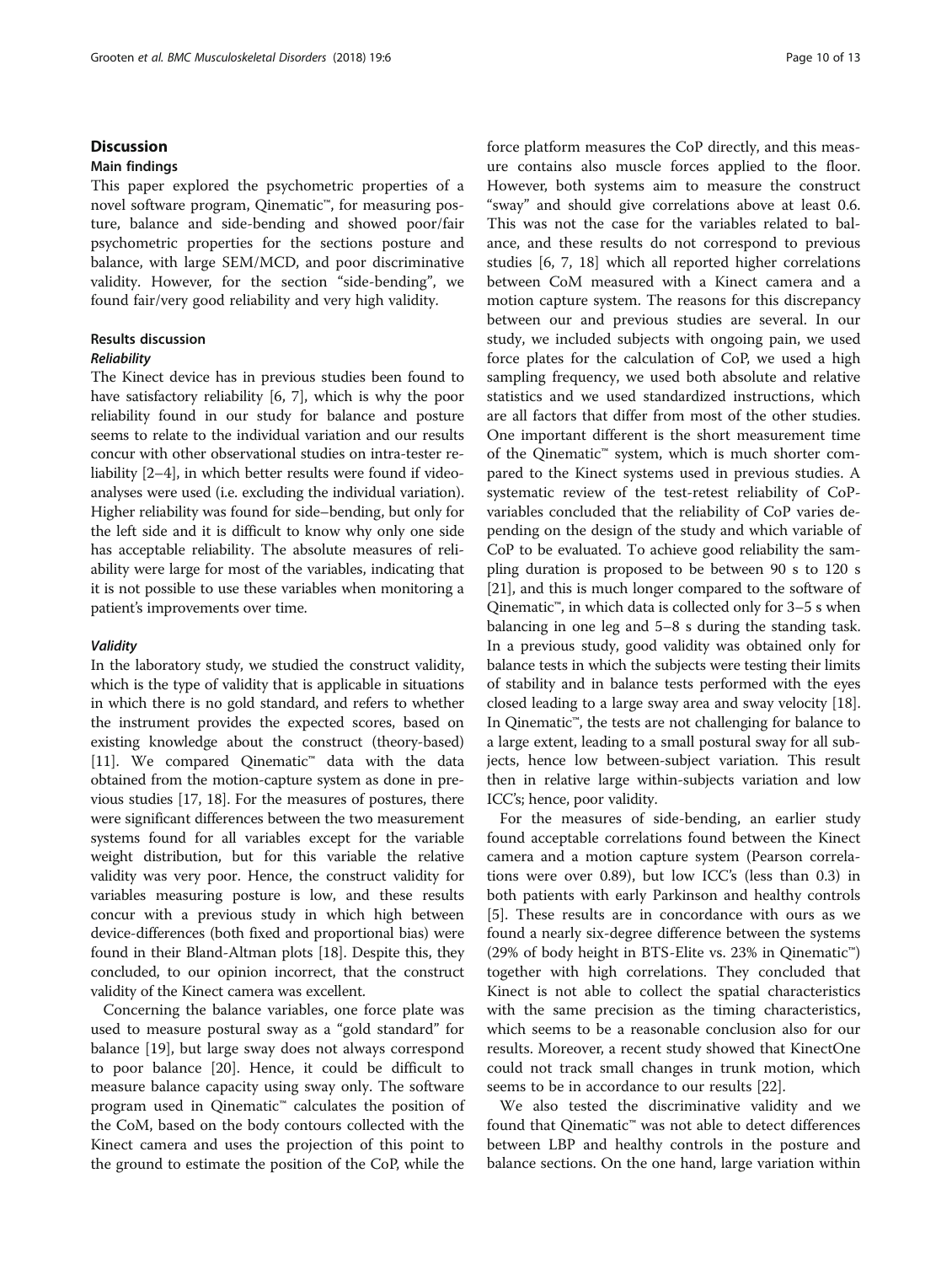the groups could have made it difficult to find significant differences (type 1 error). On the other hand, we found that the point estimates did not differ between the groups indicating no clinical difference between the groups. As previous studies have found differences in posture and balance between patients with chronic LBP and healthy controls [\[23](#page-12-0), [24\]](#page-12-0), our results showed that that Oinematic<sup>™</sup> is not sensitive enough for measuring differences in posture and balance for patients with LBP.

# Methodological considerations

Some of the strengths in this paper are its use of three different data collections with different study designs including both healthy subjects and patients, and different psychometric statistics and the fact that we obtained consistent results over the three studies. These results were both in concordance and contradicted previous studies that have investigated the Kinect camera [\[5](#page-11-0), [17, 18](#page-12-0), [22](#page-12-0), [25\]](#page-12-0). We believe that the discrepancies between our study and these previous studies depend mostly on methodological differences. No other studies have previously used the Qinematic™ software program and tested these specific short static movements in which the subject was asked to stand still, and other studies used movements in which the subjects were moving through a wide range of motion or challenged in their balance, and this has a large effect on the ICC's. Moreover, most of the previous studies have built their conclusions about validity and reliability only on correlation measures, and did not taken into account the occurrence of systematic differences, or discussed the absolute reliability measures such as SEM and MCD. These papers did not take into account the information obtained from Bland-Altman plots or follow the recommendations on how to design a reliability and validity study as suggested by the Cosmin groups [\[26](#page-12-0)], except for one recent study which provided both absolute and relative reliability statistics [[22\]](#page-12-0). Another strength of this present study is that none of the authors had any financial relationship with the companies involved.

In the construct validity part of the laboratory study, it was possible for nearly all of the variables to be measured in the same way with the two systems systematically. However, due to the nature of the data in the one leg balance tasks, there was a need for a synchronization of the start and stop of the movements, and we used both marker data and a visual analysis for this process, which could have introduced errors into the measurement. However, it is unlikely that this led to a systematic over/underestimation of the balance capacity, which was confirmed by the Bland-Altman plots, thus we believe we can trust our

data. The reflective markers on the skin could, theoretically, have altered the calculations of CoM and body positions (i.e. mid-head) of Qinematic™, since the contours could be changed, especially the marker on mid-head. It is, however, difficult to test to what extent this occurred.

Concerning the subjects, the sample was large  $($   $>$  100 subjects included), and was a convenience sample consisting of both males and females with a range between 15 and 69 years of age, which has to be considered as representative of a working-age population. On the other hand, most of the subjects were physically more active than a normal population visiting a physiotherapy clinic, which could impair the generalizability of these results to a patient population. Some of the subjects had suffered from pain, while the majority were pain-free the last week, and this could also be seen as representative of a general population. However, when sensitivity analyses were performed in which we calculated the psychometric properties for these two groups separately (physical active and non-active subjects; pain and painfree subjects), no differences were found, indicating that these results are robust for several populations.

In validity and reliability studies there are recommendations for the sample size to be at least 50, but larger samples are preferred [[26, 27](#page-12-0)]. The reason why no more than 30 subjects for each sub-sample were required was due to lack of time, and a study population of 50 or more was not considered realistic. However, our sample sizes were 2–3 times larger compared to the studies discussed earlier [[5](#page-11-0)–[7](#page-11-0), [22](#page-12-0)] in which the sample size was less than ten subjects, except for a recent study, in which 20 subjects were included. We believe that a larger sample size in this present study would not have affected the results, except for narrowing the IQR and lowering the  $p$ -values. The use of non-parametric statistics can be discussed. Still, using parametric tests did not alter our results to a large extent. Since we calculated both ICC and Spearman correlations in the validity study, we are able to make comparisons with previous studies, and we retrieved nearly similar results. We have tested Bland-Altman plots for all variables, but there were no additional fixed or proportional biases found in these plots and, due to lack of space, these were not included in the paper.

# Future studies

Qinematic™ has one more part, the motor control part, in which the subject performs two different types of squats. In our next paper, we will present the results of the same psychometric analyses together with the face validity of these tests. Although the results from the presented studies are somewhat disappointing, we believe it is important to reveal the results from this section as well, since dynamic tests like squats are regularly used in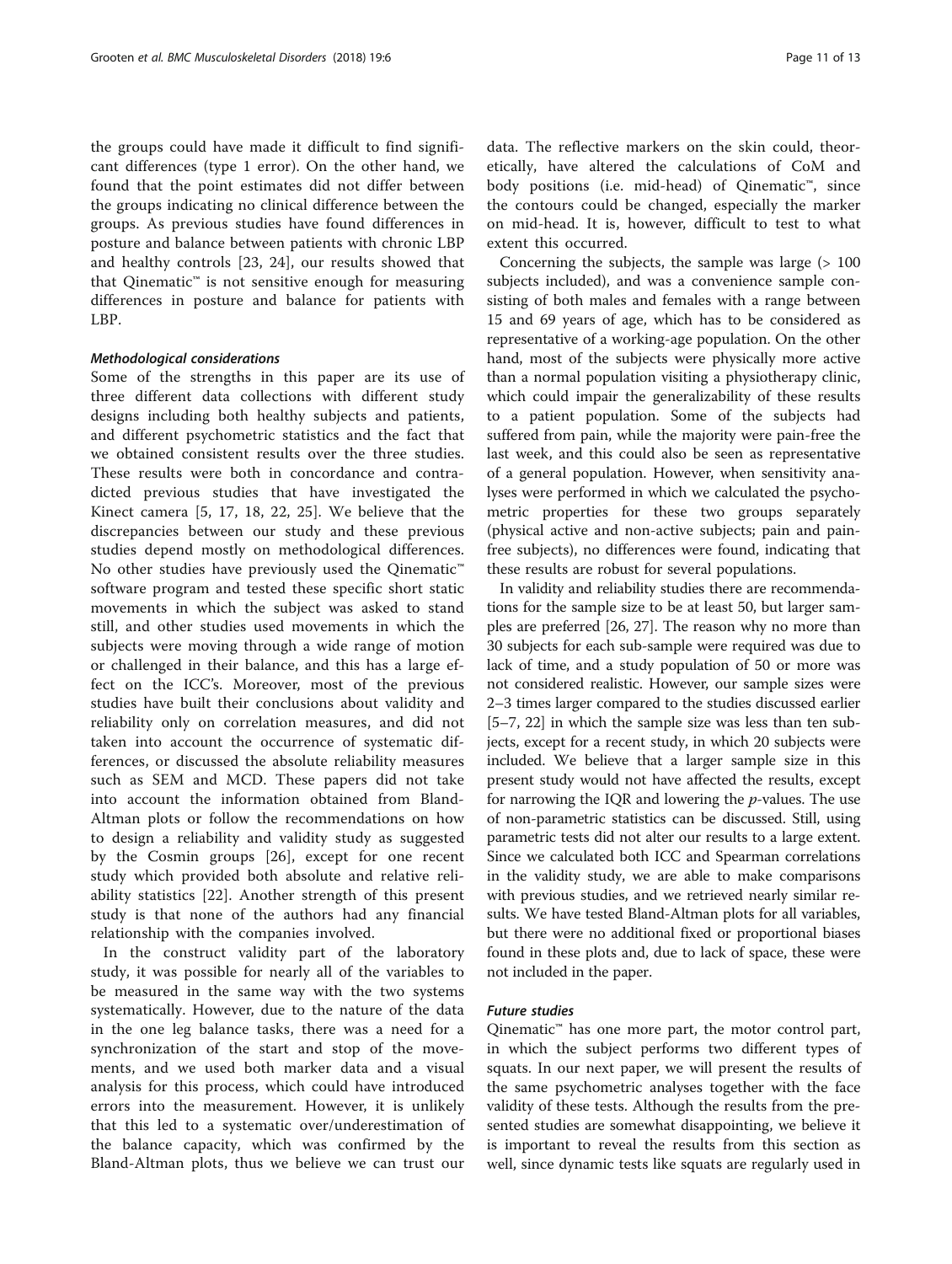<span id="page-11-0"></span>all kinds of settings: sports, rehabilitation, physiotherapy, etc., and could be of higher interest compared to the static tests of balance and posture.

We believe that Qinematic™ has the potential of adding important information and as a pedagogic tool in the clinic, and it is exactly the type of software that has been lacking [5]. However, in the current version of Qinematic™, it seems that the individual variation of performing the tests together with the measurement error during the tests of balance, posture and side bending is too large for monitoring an individual over time or comparing different populations on a group level. Perhaps the introduction of cut-offs for good/poor balance, posture and sidebending capacity into dichotomous variables could reduce the large inter- and intra-individual variation and could give directly valuable information to the clinician. However, it is a challenge to define these cut-offs, since no such information is available in the literature, and there is a need for prospective studies on this purpose.

# Conclusions

This paper shows that a novel software program based on the Kinect camera for measuring balance, posture and side-bending has poor psychometric properties, indicating that the variables on balance and posture cannot be used for monitoring individual changes over time or in research. Future research on the dynamic tasks of Qinematic™ is warranted.

# **Endnotes**

 ${}^{1}ICC_{[3,1]} = (BMS - EMS) / (BMS + (k-1)EMS)$ , in which BMS = Between targets mean square, EMS = Residual mean square,  $k =$  number of judges.

 ${}^{2}$ SEM = 2\*SD\*ICC

 ${}^3$ MCD =  $\sqrt{2}$  \* SEM

#### Abbreviations

A/P: Anterio-posterior; COM: Centre of mass; COP: Centre of pressure; COSMIN: Consensus-based standards for the selections of health measurement instrument; DS: Double stance; DS-SA: Posture- Sway area; DS-SVAP: Posture - Maximal Sway Velocity in anterior-posterior (AP) direction; DS-SVL: Posture - Maximal Sway Velocity in medio-lateral (ML) direction; GRF: Ground reaction force; ICC: Intraclass correlation coefficient; IQR: Inter quartile range; LBP: Low back pain; M/L: Medio-lateral; MDC: Minimal detectable change; P-HF: Posture -Head-Frontal deviation; P-HL: Posture -Head-Lateral deviation; P-HS: Posture - Height loss; P-NA: Posture - Neck angle forward; P-PP: Posture - Pelvic position; P-WB: Posture - Weight distribution; REL: Reliability; SB-%BW: Weight distribution Left; SB-LF: Fingertips Left - distance to floor/body height; SB-RF: Fingertips Right distance to floor/body height; SEM: Standard error of measurement; SSL: Single stance left; SSL-SA: Balance -Sway area; SSL-SVAP: Balance - Maximal Sway Velocity in anterior-posterior (AP) direction; SSL-SVML: Balance - Maximal Sway Velocity in medio-lateral (ML) direction; SSR: Single stance right; SSR-SA: Balance -Sway area; SSR-SVAP: Balance - Maximal Sway Velocity in anterior-posterior (A/P) direction; SSR-SVML: Balance - Maximal Sway Velocity in medio-lateral (M/L) direction; VAL: Validity

#### Acknowledgements

The authors wish to thank all subjects for participating in the studies.

# Funding

Skandia Insurances supplied financial support for the project costs involved in the laboratory studies, costs to obtain the Qinematic system in the discriminative validity study and costs related to the ethical approvals, language editing and publication.

#### Availability of data and materials

The datasets used and/or analysed in the current study are available from the corresponding author on reasonable request.

#### Authors' contributions

WG, LS, ND participated in the study design and the statistical analyses. WG, JR, ND and EJ collected the data in the three studies. ER-B helped to draft the manuscript. All authors participated in the writing of the manuscript and approved the final draft.

#### Ethics approval and consent to participate

A written consent to agree to participate in the studies was obtained for all individual subjects. For those subjects below the age of 16, a written consent was obtained from their parents. All three studies were approved by the Swedish Ethical Authorities (Regionala etikprövningsnämnden i Stockholm: Dnr: 2016/595–31 and 2017/318–32).

#### Consent for publication

Not applicable.

#### Competing interests

The authors declare that they have no competing interests.

# Publisher's Note

Springer Nature remains neutral with regard to jurisdictional claims in published maps and institutional affiliations.

#### Author details

<sup>1</sup> Karolinska Institutet, Department of Neurobiology, Care Sciences and Society, Division of Physiotherapy, Huddinge, Sweden. <sup>2</sup>Functional Area Occupational Therapy & Physiotherapy, Allied Health Professionals Function, Karolinska University Hospital, 171 76 Stockholm, Sweden. <sup>3</sup>Sports medicine clinic, Bosön, Swedish Sports Confederation Centre, Lidingö, Sweden. <sup>4</sup>Ryggkirurgiskt Centrum, Stockholm, AB, Sweden. <sup>5</sup>Faculty of Health and Occupational Studies, Department of Occupational and Public Health Sciences, Centre for Musculoskeletal Research, University of Gävle, Gävle, Sweden.

## Received: 6 October 2017 Accepted: 29 December 2017 Published online: 08 January 2018

#### References

- Gadotti IC, Armijo-Olivo S, Silveira A, Magee D. Reliability of the craniocervical posture assessment: visual and angular measurements using photographs and radiographs. J Manip Physiol Ther. 2013;36(9):619–25.
- 2. Carlsson H, Rasmussen-Barr E. Clinical screening tests for assessing movement control in non-specific low-back pain. A systematic review of intra- and inter-observer reliability studies. Man Ther. 2013;18(2):103–10.
- 3. Granstrom H, Ang BO, Rasmussen-Barr E. Movement control tests for the lumbopelvic complex. Are these tests reliable and valid? Physiother Theor Pr. 2017;33(5):386–97.
- 4. Monnier A, Heuer J, Norman K, Ang BO. Inter- and intra-observer reliability of clinical movement-control tests for marines. BMC Musculoskelet Disord. 2012;13:263.
- 5. Galna B, Barry G, Jackson D, Mhiripiri D, Olivier P, Rochester L. Accuracy of the Microsoft Kinect sensor for measuring movement in people with Parkinson's disease. Gait Posture. 2014;39(4):1062–8.
- 6. Yang Y, Pu F, Li Y, Li SY, Fan YB, Li DY. Reliability and validity of Kinect RGB-D sensor for assessing standing balance. IEEE Sensors J. 2014;14(5):1633–8.
- Yeung LF, Cheng KC, Fong CH, Lee WC, Tong KY. Evaluation of the Microsoft Kinect as a clinical assessment tool of body sway. Gait Posture. 2014;40(4):532–8.